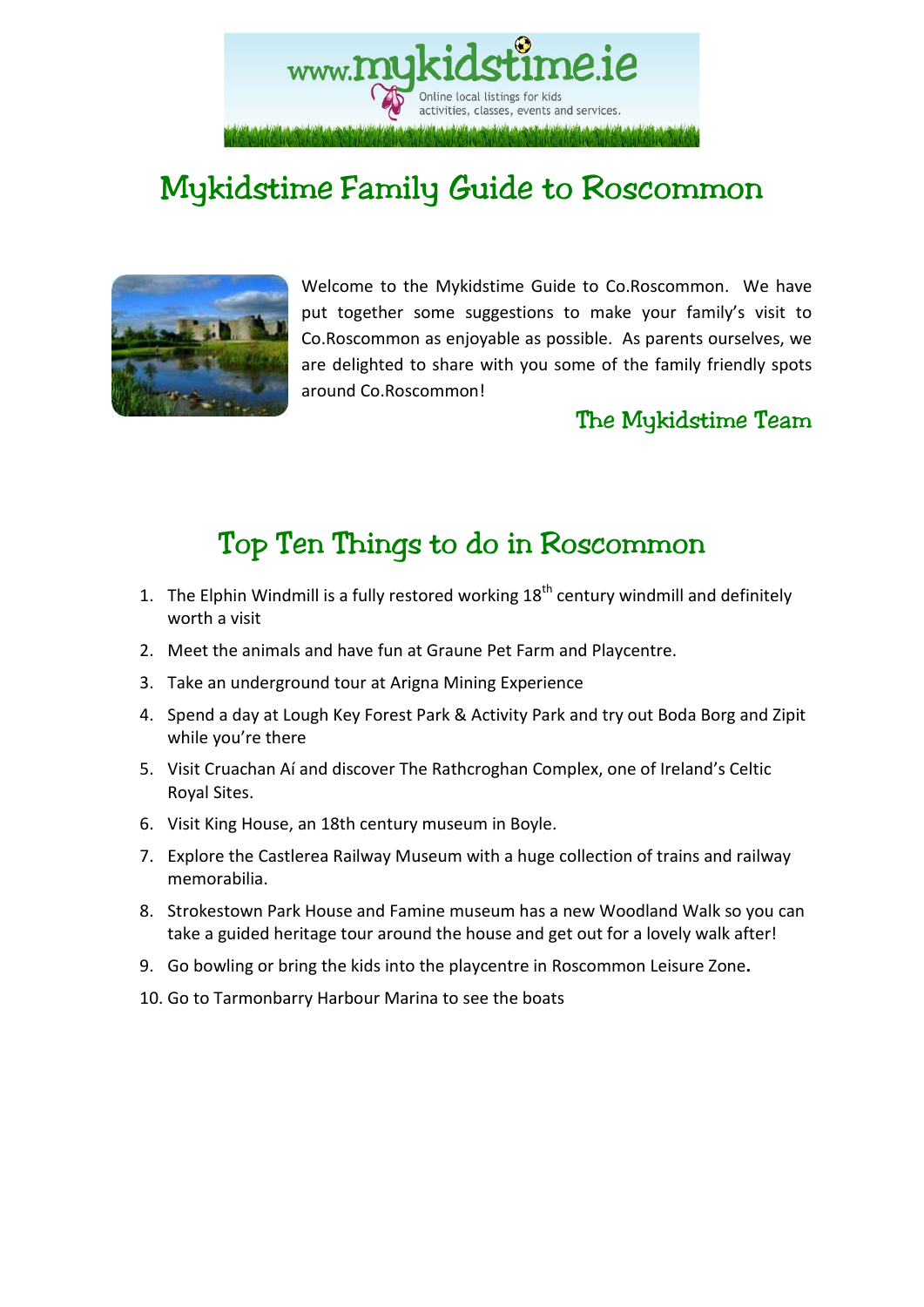



# Some Indoor Things to Do in

### Roscommon

- Visit Graune Pet Farm, an ideal place for a family day out with an indoor playcentre, sand shed and mini racing track
- Have fun in the Boda Borg at Lough Key Forest Park
- Go bowling at Rosbowl
- Take an underground tour of Arigna Mining Experience
- Check out the local library for the children's sections. A nice way to pass a few hours (FREE)
- Take in a matinee at The Flix cinema
- Learn some history at King House, Cruachan Aí, Strokestown House, Douglas Hyde Interperative Centre or Hells Kitchen Railway Museum.



## Outdoor Things To Do

- Shannon River Adventure has lots of great adventure activities including canoeing, kayaking, orienteering, raft building, pier jumping, archery and team games
- Take a trip to Loughnaneane Park with a lovely playground and lots of space for the kids to run and play (FREE)
- Go for a walk or picnic at Lough Key Forest Park or take a Lough Key Boat Tour
- Go horseriding there are lots of equestrian centres around Roscommon
- Playgrounds see our favourites list below (FREE)
- Go on a family cycle on the Green Heartlands Cycling Route (FREE)
- Visit the Marina at Tarmonbarry Harbour (FREE)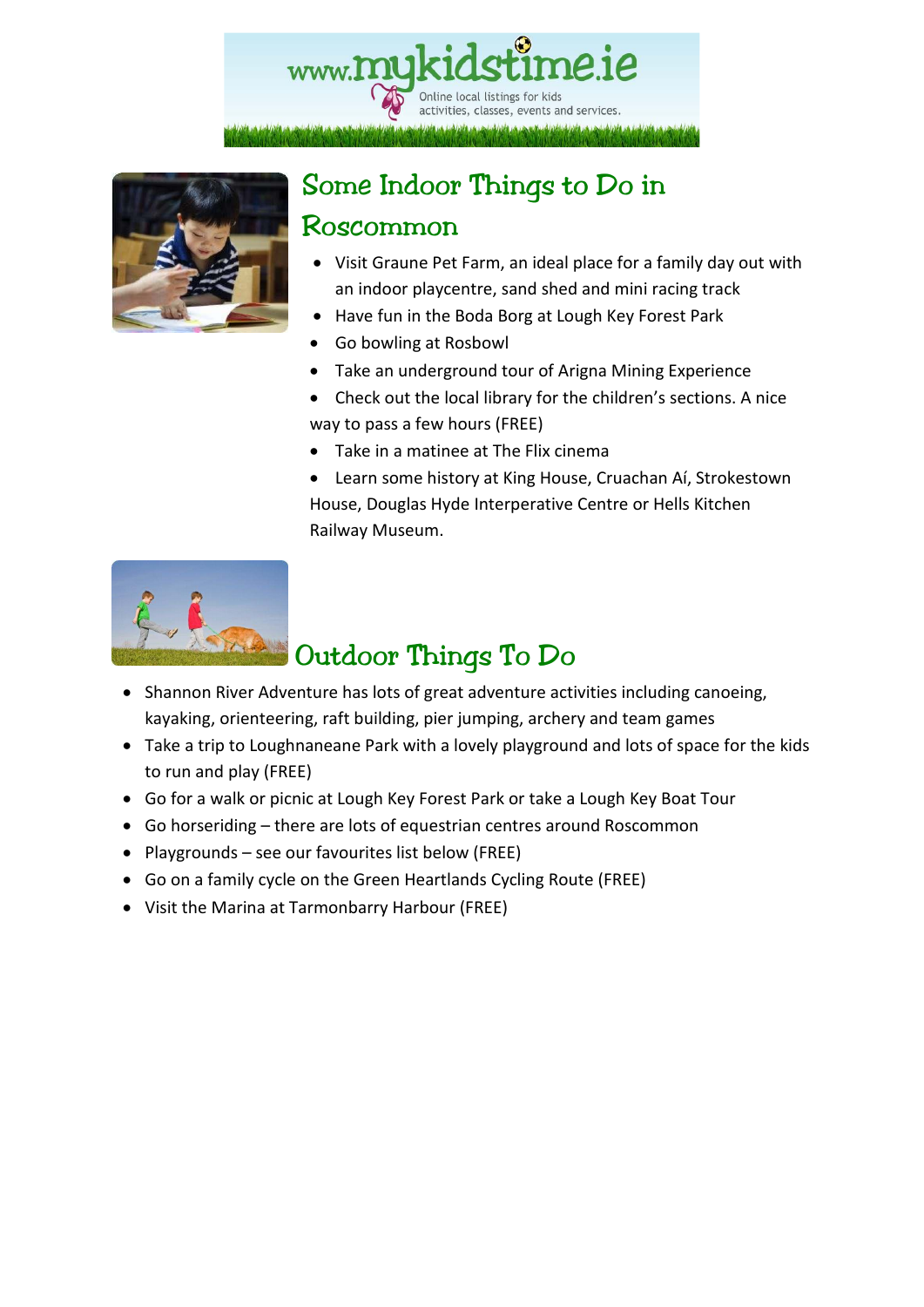Online local listings for kids activities, classes, events and services.



### Where to Stay

*Please mention Mykidstime when Booking* 

#### **Abbey Hotel**

Galway Road, Roscommon Tel: +353 (0)90 6626240 Email: info@abbeyhotel.ie Web: www.abbeyhotel.ie

Abbey Hotel is a 4 Star  $18^{th}$  Century manor house castle hotel with a leisure centre and swimming pool.



#### **Gleeson's Townhouse & Restaurant, Roscommon Town**

Situated in the heart of Roscommon Town, you can dine here for breakfast dinner and tea – and it's right beside the tourist office

Phone Tel: 090 662 6954 Web: www.gleesonstownhouse.com

#### **Keenan's of Tarmonbarry**

Right on the bank of the Shannon, this popular stop off has great food and views. Take a walk along the river banks after your meal and you're ready for off again!

Phone +353 (0)43 332 6052 Web: www.keenanshotel.ie

#### **Lakeside Café, Lough Key Forest Park**

With indoor and outdoor dining, and more stunning views, this is a great place to combine dining with leisure. Buggy friendly, baby changing, high chairs and kids menu.

Phone 071 9673122 web: www.loughkey.ie